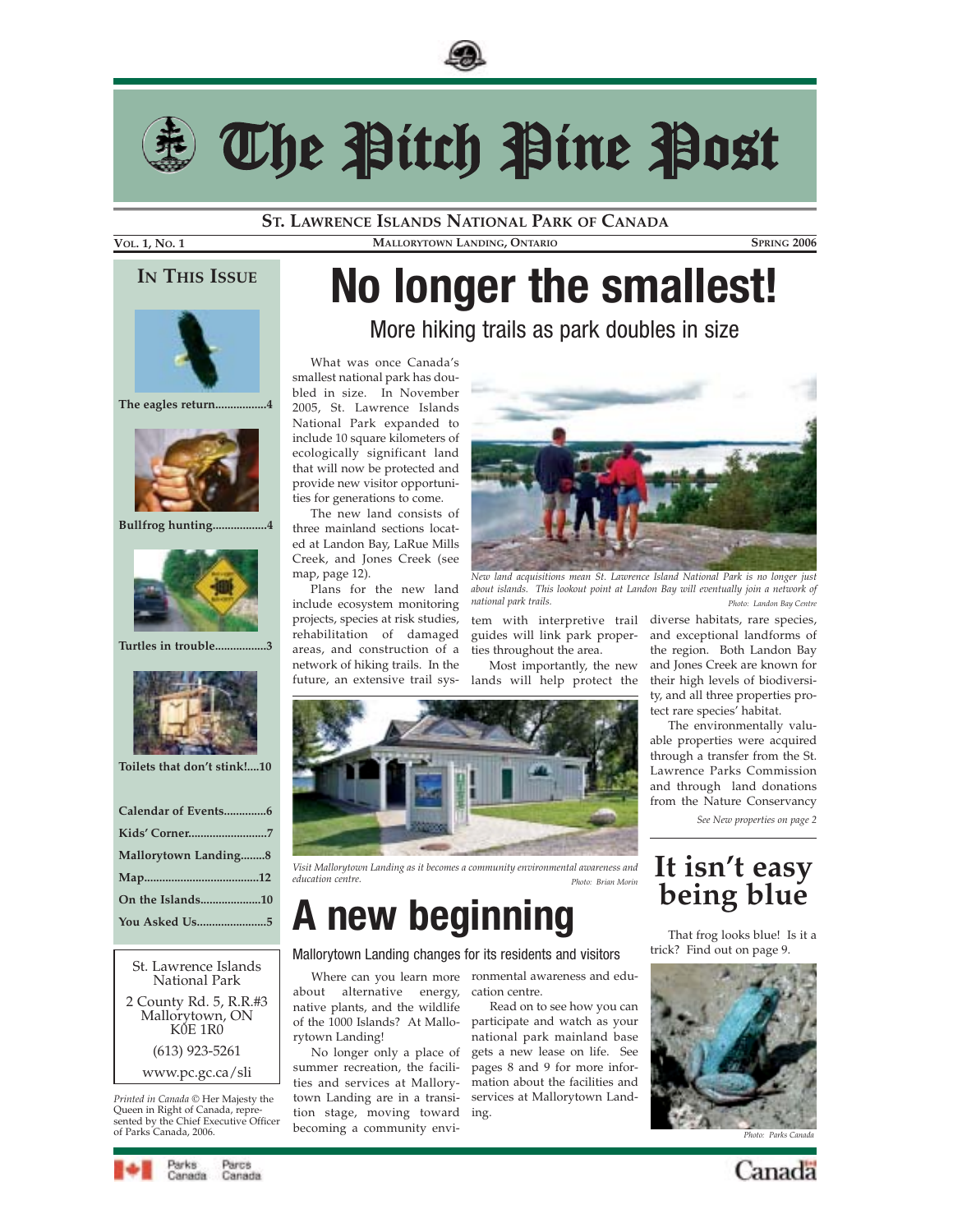# **The Superintendent Says...**

*By Gord Giffin, St. Lawrence Islands National Park Superintendent*

This first edition of the Pitch Pine Post is an experiment in reaching out to our friends, neighbours and clients. St. Lawrence Islands National Park is one of a family of national parks regarded as one of the best park systems in the world. The Post is intended to inform you about the work we do but also about the many ways you can experience and enjoy your national park.

Future editions of the Post will be different. Feedback from you will be an important tool in improving this newspaper. Please provide your suggestions on ways to improve the Post and also on subjects you might like to read about in future editions.



*Grade 6 students, Philip Almond and Derrick Hastings from Toniata Public School identify trees and look for signs of animal life during a fall hike to Canada's largest stand of pitch pine, located on St. Lawrence Islands National Park's Hill Island property. Photo: Brian Morin*

## Students explore Canada's largest stand of rare pine

dents were given a rare treat a chance to stand in a forest of pitch pine, one of Canada's rarest tree species.

During a field trip to St. Lawrence Islands National Park, grade 4, 5, and 6 students from Toniata Public School in Brockville took a special trip onto Hill Island. There, the students hiked up to Canada's largest stand of the rare pitch pine.

The pitch pine is at the northern limit of its range in Canada, and is a vulnerable species. Well-suited to dry soils, the pitch pine grows surprisingly well in rocky areas with little soil.

The students visiting Pitch Pine Ridge learned how to identify the rare tree and about factors affecting its survival.

For all students visiting the park, the relationships between plants, animals, and humans are a major theme of their field trip. For those classes with the chance to visit Hill Island, students get a first-hand look at the importance of maintaining

Last fall, Brockville stu-a diverse and balanced ecosystem.

> Special study areas on Pitch Pine Ridge, fenced to keep deer out, clearly show the effects of deer overpopulation when a natural predator (the wolf) is removed. Student proposals to protect more land, plant trees, and encourage wildlife to return show that tomorrow's leaders are well on their way to protecting the unique 1000 Islands ecosystem.

For more information about school and community group programs, call 613-923-5261.



*The pitch pine, a rare species in Canada, is the only pine in eastern North America whose needles grow in groups of three. Illustration: Parks Canada*

## **New properties enlarge SLINP**

of Canada (NCC) and private *Continued from page 1*

landowners. These donations show how local residents value the unique 1000 Islands ecosystem and its wildlife. Located in the Fron-

tenac Arch Biosphere Reserve, all of the new lands are an important part of a major north/south wildlife corridor that joins Ontario's Algonquin Provincial Park and New York's Adirondack State Park.

# **Mapping it out** Partnership highlights biodiversity of our young forests

Research crews measured more than 9000 trees and identified hundreds of other plants in the 1000 Islands region as part of the Species at Risk Habitat Availability Project last summer.

Preliminary results of the study show that our forests are young and that they are very diverse. In the 220 plots surveyed, 272 distinct plant species were identified—and that's just looking at the most dominant plants in each plot.

For the many organizations involved in the study, including the Ontario Ministry of Natural Resources, Parks Canada, and the Biosphere Network, the preliminary results are evidence that the 1000 Islands are indeed a place of high biodiversity.

In addition, the relatively small tree diameters show that forest management and allowing abandoned agricultural fields to revert to forest over the past several decades has resulted in many relatively young forests in this area.

The main purpose of the three-year study is to create fine-scale vegetation maps that will be used to identify habitats that are critical for the survival of species at risk in the 1000 Islands.

With the mapping of vegetation communities, local organizations can focus their efforts to protect the biodiversity of the region. For community members and landowners, the study will also provide valuable information for a wide range of development and conservation projects – everything from site rehabilitation to land use planning.

"This study will give a broad view of the landscape, narrowed down to where trees should be planted on a site,"

said Gary Nielsen, Leeds County Stewardship Council Coordinator.

The fine-scale maps, which should be available in June 2007, will actually identify "vegetation communities" through a process called Ecological Land Classification (ELC). ELC takes into account not only vegetation, but also soil type and moisture and the slope and aspect of the land. The end result is the classification of a vegetation community.

Last summer, research crews surveyed only public lands, including parts of St. Lawrence Islands National Park, Landons Bay, Jones Creek, and Charleston Lake



*Technician Janice Ball (left) demonstrates the use of a soil auger for visitors on Mermaid Island. Soil samples are used to help classify the diverse vegetation communities in the 1000 Islands ecosystem. Photo: Parks Canada*

Provincial Park. Because of the huge variety of vegetation in this area, surveys also need to be done with the cooperation of private landowners. Surveys have a very low impact on vegetation and can be completed in less than a day.

To learn more about participating or for more information about the Species at Risk Habitat Availability Project, call 613- 923-5261.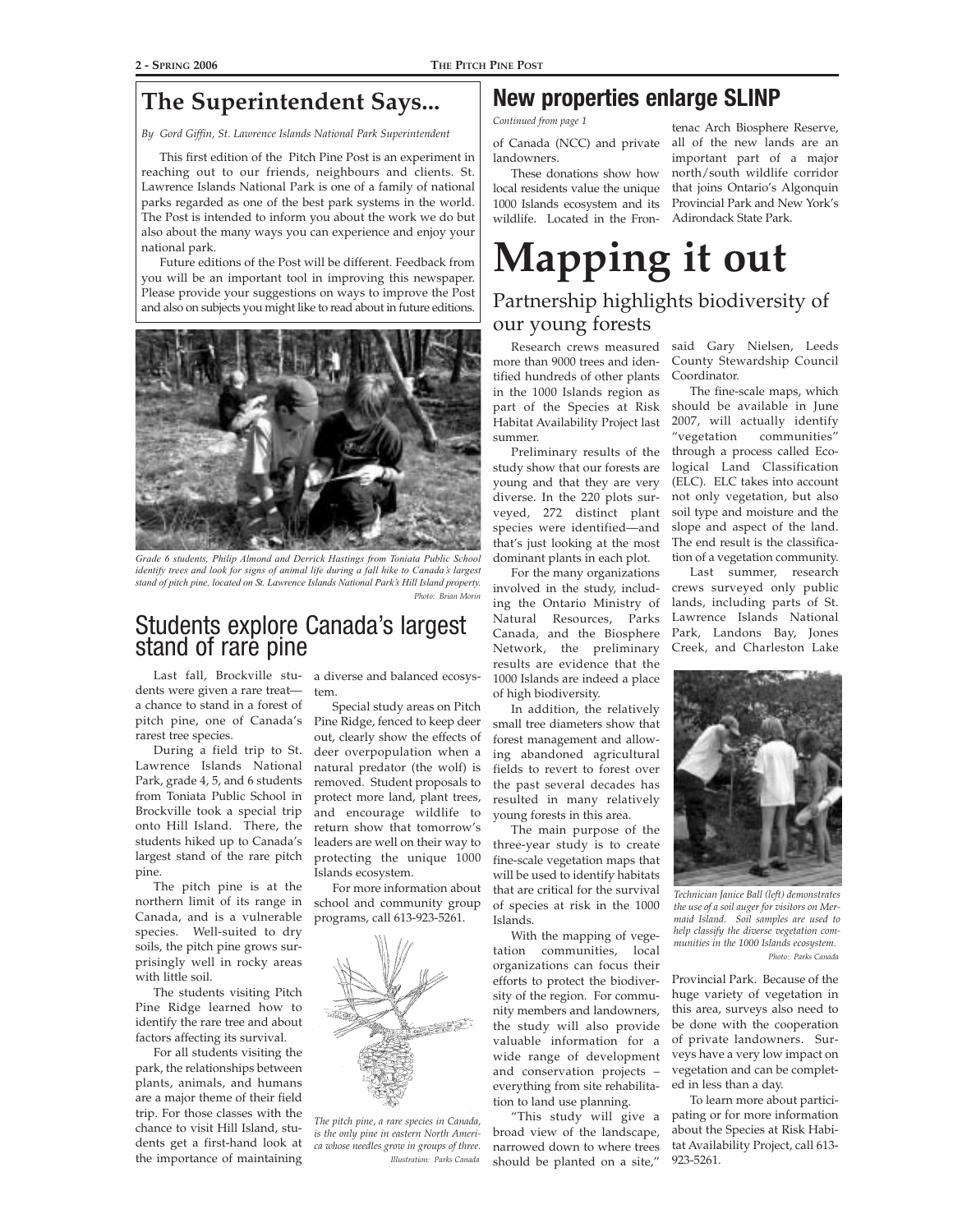# **Turtle population in crisis** Study shows alarming trend

Turtles are in trouble. Their populations are plummeting and without help from us—residents, visitors, and park staff—some species may disappear from this area.

That's part of the troubling picture Marie-Andreé Carrière has recently uncovered while working on the St. Lawrence River. Carrière, a Masters student at the University of Ottawa, is working in collaboration with St. Lawrence Islands National Park to study the common map turtle and the stinkpot turtle. Both are species at risk in Canada and little is known about their populations or habits.

Carrière and her team's dedicated efforts, which included boating, snorkeling, and swimming in all weather to catch turtles, began last summer and will continue this year as the first in-depth study of these shy reptiles.

The turtles' mortality rates are the most disturbing results so far. Because turtles are long-



*Carine Verly, a University of Ottawa field assistant, holds up one of 210 map turtles caught and measured last summer. The data collected will help plan a recovery program for this species at risk. Photo: Parks Canada*



*Researcher Marie-Andreé Carrière holds a receiver over the water to locate signals from one of the 22 map turtles carrying transmitters in the St. Lawrence River. Each transmitter has a unique frequency so individual turtles can be tracked and located.*

lived and slow-growing, even the result of injuries occurring a small increase in mortality as they swim across busy chanrates could send a population nels on summer days. over the edge to extirpation.

Last summer, in just one bay, Carrière recorded more ulations though, Carrière than 15 map turtles drowned in warns. "Road kill is the leadless than three weeks in fishing

traps set below<br>water. That's a That's a huge loss to a small population. "Like humans,

turtles have lungs and must breathe air," Carrière explained. "When they can't get to the surface, they drown." Her work will hopefully lead

to local fishermen raising their traps next summer so that a trapped turtle is able to come up to breathe.

A surprising number of turtles also carry physical marks that show the effects humans are having on their populations. Propeller scars cross the shells of many of the turtles, *Photo: Parks Canada*

Propellers are not the biggest threat to our turtle pop-

when an adult female is killed on the road. We lose the eggs she was going to lay as well as a reproducing individual in the

What can you do? Slow down in the spring! Watch for signs posted near prime turtle nesting habitat, and avoid the turtles on the road. If it's safe,

ing cause of decline in all turtle populations. In the spring, when females move onto land to lay their eggs, many are killed crossing the road while looking for a place to nest. It takes map turtles 10 years to reach sexual maturity, so it's a huge loss *Help a turtle cross the road. Protect some wetland. If we don't help, the turtles are doomed.*

population."

## **Help a turtle cross the road**

**Watch for traffic! Make sure it is safe for you to pull over and help the turtle.**

**Move the turtle in the direction it's going. If you don't, it will probably turn around and try again.**

**Don't lift a turtle by its tail. Turtles are heavy and you could dislocate vertebrae and kill the turtle. Lift turtles by the shell, at the back end (to avoid being bitten).**

**Be careful with snapping turtles – they have very long necks and sharp beaks!**

**If using a shovel to move a turtle, keep it very low to the ground in case the turtle moves.**



*A female map turtle with a transmitter about to be fitted to her shell will soon be ready to be released back into the St. Lawrence River. Transmitters will be attached to the turtles for a two-year study. Photo: Parks Canada*

### stop your car and help a turtle to cross.

For more information about the turtle studies at St. Lawrence Islands National Park, contact Marie-Andreé Carrière at mcarr052@uottawa.ca or call 613-923-5261.



*Photo: Parks Canada*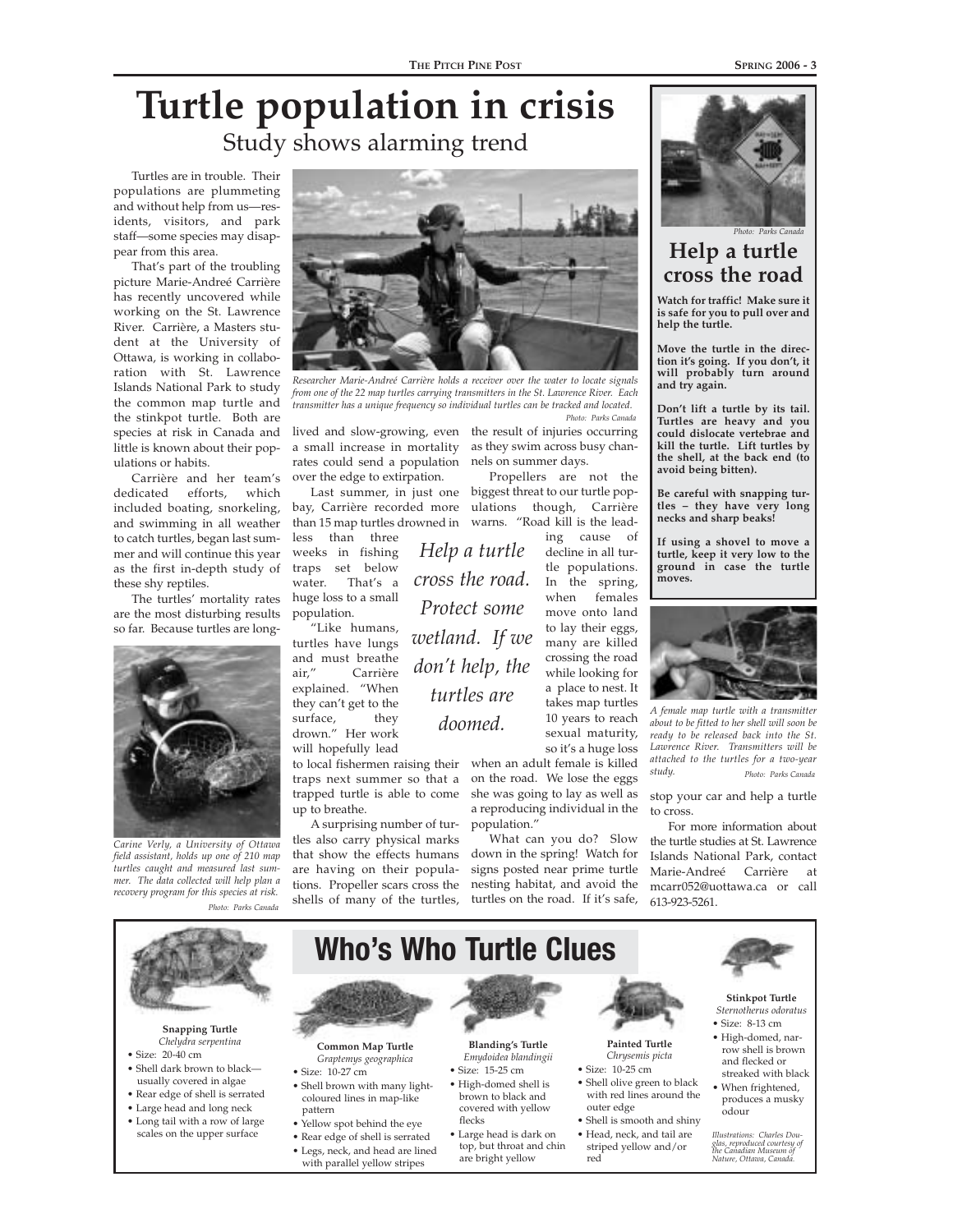# **Mighty but small**

### **The bald eagle soars again over the St. Lawrence, but populations are still low**

They're powerful birds and impressive to see, but bald eagles are still a rare sight along the upper St. Lawrence River.

Since 1999, only one pair of eagles has maintained a nest in the 1000 islands. However, considering the bald eagle was completely absent from the area for more than 60 years, a healthy nest is a good sign.

Unfortunately, the bald eagle's overall recovery from the era of DDT has been slow. The St. Lawrence River bald eagle nest is part of a study to determine the reason why.

The normal lifespan of a bald eagle in the wild is 25 to 30 years but there is evidence that Ontario's eagles aren't surviving much past 15. It's been suggested that the eagles are dying young from lead and mercury poisoning.

Studies have shown that the eagle chicks hatched on the St. Lawrence River don't have high levels of heavy metal contamination at birth. The health risk, therefore, develops as they grow and must be acquired from their environment through the food they eat.

For a bird that has the entire continent to roam, it's difficult to know where the food contamination is coming from. That's what the bald eagle tracking project, led by Bird Lawrence is in a great spot for

Studies Canada, is attempting to determine. Young eaglets are fitted with satellite transmitters, which are purchased through donations from local organizations and community members, and followed for up to five years.

So far, the project has One lead fishing sinker, swal-

wintering eagles, who gather at open water for access to fish.

Those fish and the lead some of them carry could be one of the biggest eagle killers in Ontario. Lead contamination can come from any river or lake where people go fishing.

*Regal, one of three eagles hatched on the St. Lawrence River last summer, wore a backpack transmitter to track her movements. Researchers hope to learn more about eagle migration and feeding grounds as part of an international effort to better protect this majestic species. Photo: Pete Nye*

shown, as predicted, that most young bald eagles like to wander across eastern North America. Regal, the St. Lawrence eagle fitted with a transmitter last June, was an exception to that rule. Until her transmitter failed in January (for unknown reasons), Regal stuck fairly close to home. That may be because her nest on the St.

lowed by a fish and then eaten by an eagle, can kill the eagle in a matter of weeks. It sounds extreme, but it's true. The good news is that this is a problem that's easy to solve – there are plenty of sinkers made of non-toxic metals such as tin, bismuth, tungsten, and steel.

Mercury poisoning, on the other hand, is more difficult to control. Most mercury con-



*Bald Eagles reach sexual maturity at four to five years, the same time as they acquire a full white head. It's at this time that they look for mates and nesting territory. Only one pair has successfully nested on the St. Lawrence since 1999 – the first eagles to nest here in more than 60 years. Photo: Parks Canada*

tamination comes out of the atmosphere, put there by industry.

The data gathered from following the St. Lawrence eaglets will contribute to the protection of the eagles and their habitat – the main goal of the international St. Lawrence Bald Eagle Working Group, which is made up of government and non-government organizations in Ontario and New York. Soon, it is hoped, there will be many more nests of this mighty eagle along the St. Lawrence River.

For more information on SLINP's contributions to the Eagle Monitoring Project, call 613-923-5261.

As long as their transmitters continue to function properly, the St. Lawrence eagles can be followed year-round through the "Eagle Tracker" on the Bird Studies Canada website at www.bsc-eoc.org. One or two new eaglets from the St. Lawrence nest will be fitted with transmitters early this summer.

# **Frogs tell tale of ecosystem health**



*Two marked bullfrogs are released back into the swamp by a resource conservation student. Frog populations can be used as an indicator of wetland health. Photo: Parks Canada*

frogs, odorous swamps, and at St. Lawrence Islands Nationdark nights aren't things that al Park, bullfrogging is a project with no shortage of volunteers.

> For the adventuresome, it can be quite exciting to don bug jackets, insect repellent, headlamps, and lifejackets to venture into a swamp in the dead of the night.

Or the not-so-dead of night. As headlamps are switched on, the bullfroggers are reminded that the swamp is very much alive. Like a porch light, the headlamps disorient and attract swarms of moths, beetles, and mosquitoes that swarm around the researchers' heads. Peering through the clouds of insects, the goal is to

Swarming insects, slimy would attract most people. But paddle through the swamp in search of the glow of a frog's eyes.

> Once spotted, bullfrogs and green frogs are caught by hand (tricky business with a wet and slimy amphibian), weighed, measured, marked, and released. Data can be used to monitor frog populations as an indicator of wetland health.

> Frog populations around the world are declining as a result of habitat loss, global warming, pollution, and invasive species. Bullfrog and green frog studies have been conducted on Hill and Grenadier Islands since 1997. These studies, along with new wetland monitoring protocol being introduced this spring,

will show us the status of frog populations and ecosystem health in St. Lawrence Islands National Park.

To volunteer with monitoring projects in your area, call 923-5261.



*Frogs are spotted by the reflection of flashlights off their eyes in the dark of a swamp. Temporarily blinded by the light, they usually stay still until a canoe floats near enough for volunteers to lean over and catch the amphibian by hand. Photo: Parks Canada*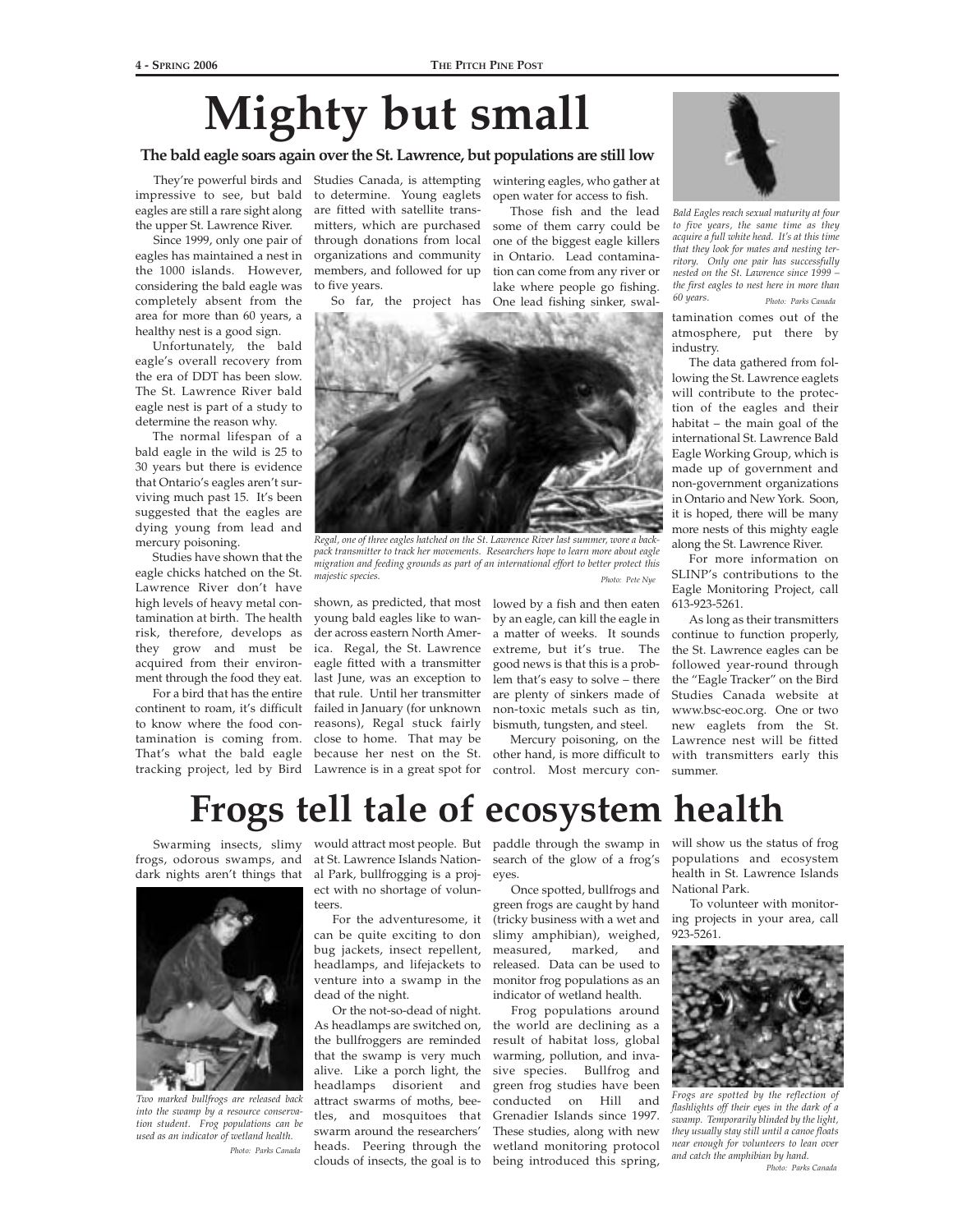### **What does poison ivy look like?**

Poison ivy is a three-leaved plant that can grow on the ground as a vine or shrub and can also climb trees.

Leaves may be glossy or dull and can vary in colour from red to green to yellow to brown. Leaf edges may be smooth or notched (but never serrated).

Poison ivy can cause a rash in all seasons, even when it is dead. Animals like your pet dog are not affected by poison ivy, but can carry the plant's oils on their fur and pass it on to people. The best advice? Leaves of three, let it be! In areas with poison ivy, keep your dog on a leash.

**How can I get rid of it?**

opportunities for visitors. Three locations (Central Grenadier, Beau Rivage, and

restrictions.

Poison ivy growing on your

property is very difficult to remove. Hand removal, mowhttp://www.omafra.gov.on.ca/en

Island services have been McDonald) will have a garbage changing to meet the needs of visitors and because of budget Our goal is to establish two different service levels on park islands, providing different pick up. The remaining islands will have the backcountry services typical in National Parks across Canada. In most cases, these services will be limited to composting toilets (see page 10)

the plant.

fact sheet at

**Why are island services changing?**

and hiking trails. Island services may also change to protect an island's natural resources such as endangered plant species. We have an obligation to all Canadians to protect the ecological

integrity of the park. Lawrence Islands National Park has the highest visitor use density of all the national parks in Canada. We encourage all visitors to plan low-impact visits (pack-in, pack-out) to help protect the fragile St. Lawrence ecosystem.

# **Are ATVs allowed on park trails?**

*Photo: Parks Canada*

No. Motorized use of park trails is prohibited. People on foot and vehicles do not mix. Our objective is to offer a national park experience accessible to the majority of visitors in a manner that minimizes the damage caused by motorized impact on fragile ecosystems.

*Beau Rivage Island will be one of the three locations with garbage pick up.*

We intend to increase the park trail network to offer more opportunities to our Pine Post.

### mainland visitors in the years to come, particularly on newly acquired properties in the Jones Creek and Landon Bay areas.

The first step is to heal the traffic in backcountry areas. This work will be featured in the next edition of the Pitch

### **Can we pick berries or mushrooms?**

No. This is an illegal activity under the National Parks Act, a law that was written to protect Canada's natural harmed. This is especially imporresources for all Canadians and tant in the case of endangered future generations.

### **Can I get involved at the park?**

for programs such as bird tunities. counts and bull frog monitoring. This can be an excellent opportunity to learn more

the park to learn more about

Yes! Volunteers are needed current citizen science oppor-

species such as American ginseng.

Park wardens monitor park property to ensure no plants or animals are being removed or

about your local environment dinate monitoring programs in from experts in the field. Call which you can be involved in. Other local organizations, such as the Kingston Field Naturalists (see below), also coor-



*Grenadier Island bird counts. You can also contribute to projects by monitoring forests and wetlands on your own property. Photo: Parks Canada*

## **Where can I get more information?**

Visit or call us at 613-923-5261 for information about park facilities and programs. For information about other local environmental and conservation groups, check Who's Doing What? at www.whosdoingwhat.ca.

*Some Local Organizations:*

| Frontenac Arch Biosphere Reserve<br>www.biospherenetwork.com                              | 613-659-4824                   |  |  |  |  |
|-------------------------------------------------------------------------------------------|--------------------------------|--|--|--|--|
| 1000 Islands/Gananoque Chamber of Commerce<br>www.1000islandsgananoque.com                | 1-800-561-1595                 |  |  |  |  |
| Algonquin to Adirondack Conservation Initiative (A2A)<br>www.atoa.org                     | 613-382-2782                   |  |  |  |  |
| <b>Brockville Chamber of Commerce</b><br>www.brockvillechamber.com                        | 1-888-251-7676<br>613-342-6553 |  |  |  |  |
| Cataraqui Region Conservation Authority<br>www.cataraquiregion.on.ca                      | 613-546-4228                   |  |  |  |  |
| Charleston Lake Provincial Park<br>613-659-2065<br>www.ontarioparks.com/english/char.html |                                |  |  |  |  |
| Eastern Ontario Model Forest<br>www.eomf.on.ca                                            | 613-258-8241                   |  |  |  |  |
| Grenville Land Stewardship Council<br>www.ontariostewardship.org/grenville                | 613-342-8528                   |  |  |  |  |
| Kingston Field Naturalists<br>www.kingstonfieldnaturalists.org                            | 613-549-8023                   |  |  |  |  |
| Landon Bay Centre<br>www.landonbay.org                                                    |                                |  |  |  |  |
| Leeds County Stewarship Council<br>www.ontariostewardship.org/leeds                       | 613-342-8526                   |  |  |  |  |
| Parks of the St. Lawrence<br>www.parks.on.ca                                              | 1-800-437-2233                 |  |  |  |  |



ing, and burning can be risky because of the potential contact with oils (even in smoke). Chemical herbicides are often successful in safely removing

*Illustration: Parks Canada*

*Poison ivy's middle leaf is usually slightly separated from the two base leaves.*

For more information check the Ontario Ministry of Agriculture, Food and Rural Affairs

glish/crops/facts/99-015.htm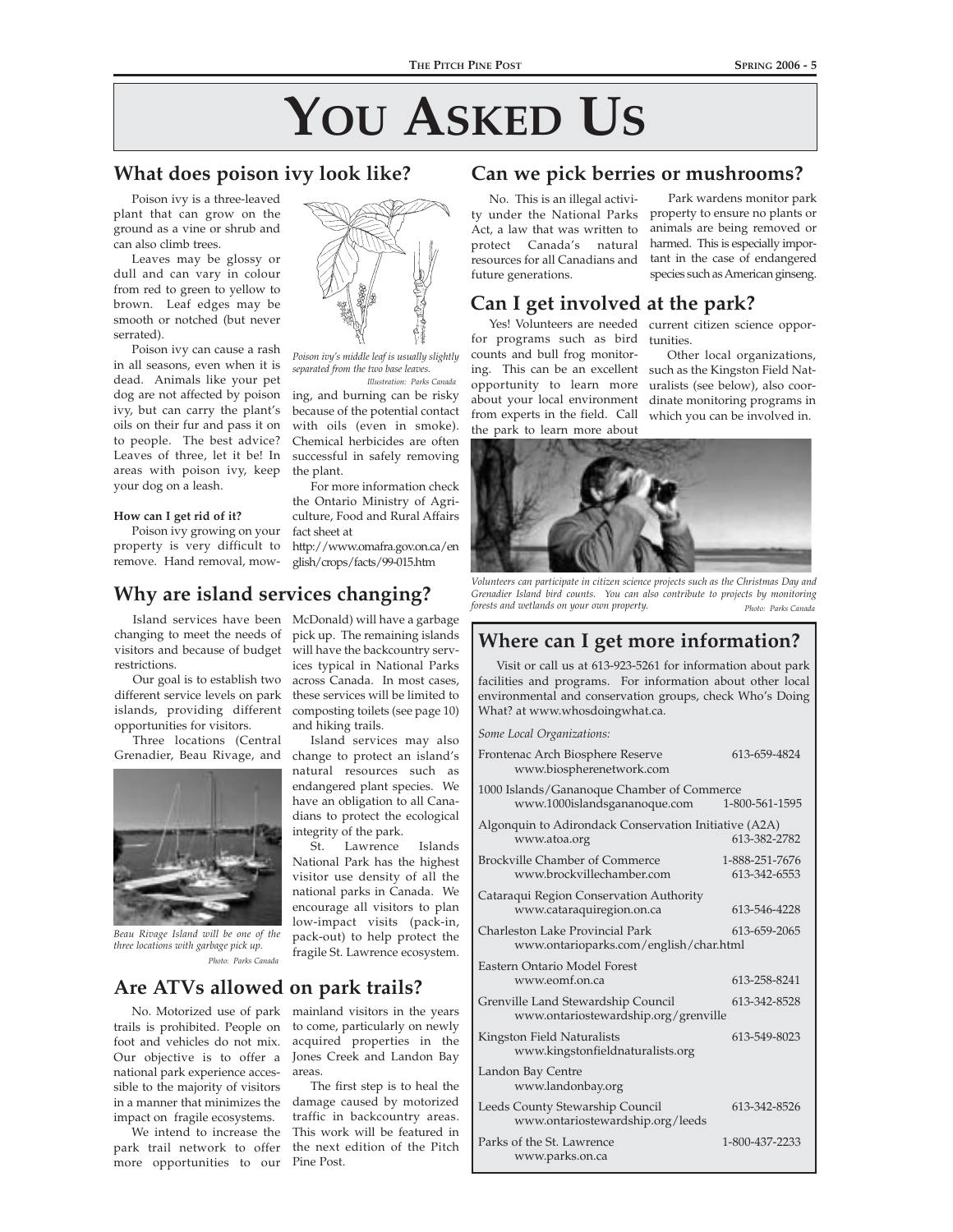# **CALENDAR OF EVENTS**

## **EVENTS**

*For more information visit the Mallorytown Visitor Centre or call 613- 923-5261.*

**April 29** – Algonquin to Adirondack (A2A) Annual General Meeting – Guest speakers, guided hikes at Mallorytown Landing. A chance for landowners to learn about the biodiversity of this area and its important role linking the Algonquin and Adirondack wilderness areas.

**May 18** - Grenadier Island Bird Census: Join park interpreters and expert birders from the Brockville Field Naturalists for an outing to count the spring migrants. 8 am.

**May 19** - Visitor Centre open weekends (Friday, Saturday, and Sunday). Interpretive programs are offered regularly.

**May 27** – Wildflower Workshop – Learn about native wildflowers and help with plantings to add colour to Mallorytown Landing.

**June 16** – Visitor Centre open daily until September 4. Interpretive programs are offered regularly.

**July 1** – Canada Day - Activities and programs celebrating Canada from coast to coast. Join us for a piece of birthday cake! Free vehicle admission for this event, which runs from 11am to 3pm.

**July 8** – Revealing the Reptiles – See, touch, and learn about snakes and turtles with special guests, presentations, and activities at Mallorytown Landing.

**July 15** – Parks Day - Wildlife demonstrations, conservation displays, music, and family activities at Mallorytown Landing. 10 am to 4 pm.

**August 14 – 18** – McDonald Island Shore Breakfast – Catch a shuttle boat from Gananoque for a traditional breakfast on McDonald Island. Part of Gananoque's Festival of the Islands.

**September 5** – Visitor Centre open weekends only (Friday, Saturday, and Sunday) until October 9.

## **SUMMER PROGRAMS (July and August)**

**Heritage Theatre** – The Smug-**Kids Programs** – Learn about St. gler's River: Storytelling at its best! Sit back and enjoy legends of the mighty St. Lawrence River. Presentations will take place throughout the park and at local festivals and fairs.

**Interpretive Programs** – Special interpretive programs are offered at various times at Mallorytown Landing and on the islands. Learn about solar and wind power, species at risk, the St. Lawrence River, and much more. Locations and times are posted at the Visitor Centre and on the islands.

**Exhibit** - High Diversity: An interactive display that features plants and animals from across Canada to highlight the country's biodiversity. Take part in an exhibit scavenger hunt and win a prize!

**Guided Interpretive Walks** – Explore the rich natural and human history at Mallorytown Landing with a park interpreter.

Lawrence Islands National Park through interactive games and activities. For children ages 5-12, accompanied by an adult.

**Campground Presentations** – Wednesday evening programs at Ivy Lea campground.

*For more information visit the Mallorytown Visitor Centre or call 613- 923-5261.*

# **Hours of Operation**

**Park Administration Office** 8 am to 4:30 pm, Monday to Friday, year round

### **Islands**

Services and facilities are maintained from Victoria Day to Thanksgiving (May 19 to October 9)

Fees are payable for docking, camping, beaching, and mooring buoys. Self-registration payment areas and a list of fees are located on all islands. See page 11 for island fees.

### **Mallorytown Landing Visitor Centre**

*May 19 to June 11* and *September 8 to October 9*

• 10 am to 4 pm Friday to Sunday, Victoria Day (May 22) and Thanksgiving (October 9)

*June 16 to September 4*

- 10 am to 4 pm Sunday to Thursday
- 10 am to 6 pm Friday and Saturday

Vehicle parking fees applicable *June 19 to September 1*.

Launching and boat trailer parking fees applicable *April 1 to November 30.*

See page 9 for Mallorytown Landing fees.

# **Nature day camp a FABulous success** *Organized by the Frontenac Arch Biosphere Reserve and sponsored by St. Lawrence Islands National Park,*

*the Town of Gananoque, the Township of Leeds and the Thousand Islands, The Barbara Heck Foundation, and the Leeds, Grenville and Lanark District Health Unit.*

The goal was to be fun and to be educational. Organizers seem to have hit the mark, judging by parents' evaluations of the Frontenac Arch Biosphere (FAB) Nature Camp's first year.

"Children love it!" and "excellent balance between recreational activities and environmental instruction" were among the comments received at the end of 2005's summer camps. Parents also praised the staff and the beautiful setting at Landon Bay.

This year, organizers are increasing the camp's enrolment in an effort to shorten the waiting list. Eight weekly programs, each with a different theme, are offered during July



and August. Children ages 6 to 11 can participate, and will be divided into senior and junior divisions.

From bugs to birds and soil to trees, the camp lets children experience all parts of nature in a safe, natural setting. The campers use the trails, fields, wooded areas, creeks, marshes,

craft house, meeting hall, and swimming pool during the active and educational program.

An emphasis is placed on cooperative activities, life skills, nurturing an environmental ethic, developing and expressing creative skills, and learning and playing in a safe, stimulating environment.

The FAB Nature Camp is held at the Landon Bay Centre, located 6 km east of Gananoque on the Thousand Islands Parkway and is operated by The Barbara Heck Foundation.

More information is available at www.landonbay.org or by calling 613-659-4824.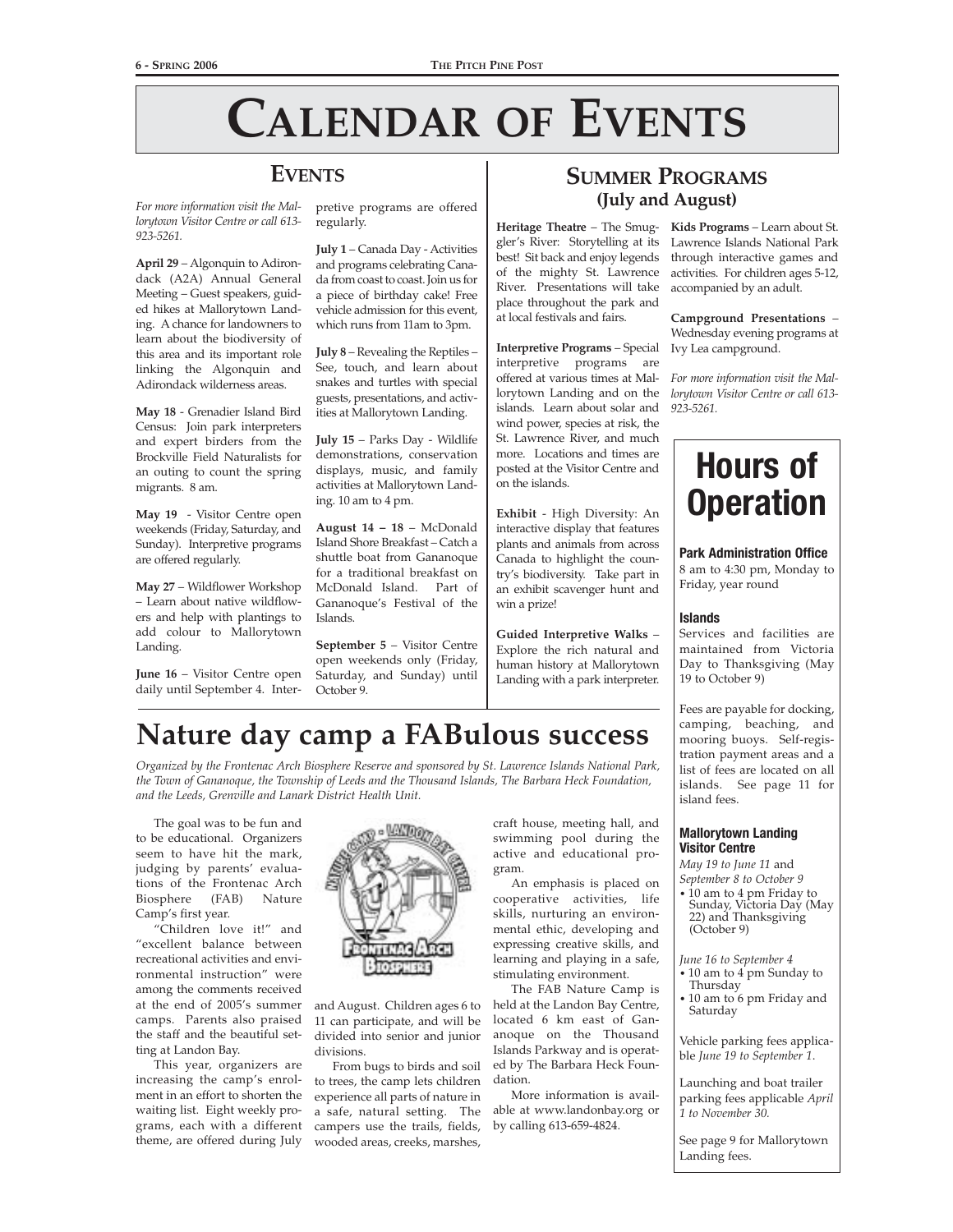Bee Bird Boats Camping Eagle Explore Fox Frog Garbage Hike Island Pine Raccoon Robin Rock Salamander Summer Sun Toad Trail Tree **Water** 

# Just for kids! **Nature Navigators**

# **Robin's new glasses**

*Adapted from a story collected by Allan Foster*

Karly ran back to the cottage soaking wet but laughing. a kitchen drawer and found She bounced up the steps, set her bucket of worms on the porch and waited for her grandfather. He came up the steps a little more slowly, carrying the fish they'd caught for dinner and also smiling about the warm rain shower they'd just received.

It was as she was changing into dry clothes that Karly heard a loud "THUMP" on the bucket on the porch. window. Looking outside, she saw a robin lying on the porch. him. "Now listen here, Mr. Karly ran outside.

"What's going on?" she asked. "Didn't you see the cottage?"

Robin shook his head to clear the stars. "I couldn't see in the rain," he moaned, "Everything's blurry."

"That sounds dangerous," Karly said. She thought for a *say that? Open your ears and lis*minute, then had a great idea. *ten carefully!* "Follow me!" she said.

Inside, Karly dug around in Grandfather's old, broken spectacles. Using a twist tie and the broken glass, she made a pair of mini glasses that she proudly handed to Robin.

"Wow," said Robin when he put them on, "I can see now!" and away he flew, right out the front door. On the way, he paused and gobbled up the worms from Karly's fishing

Karly ran out the door after Robin!" she yelled as he flew towards the forest. "I made you glasses and you didn't even say thank you, and now you've taken my worms too!"

From the edge of the woods, Robin called back, "Oh, cheer up, cheer up, cheer up!"

*Have you ever heard a robin*

# **Colouring Contest**

Contest is open to children ages 12 and under. Fill out this form and bring it with the completed picture below to St. Lawrence Islands National Park. You can also mail your entry to the park (address on page 1). Contest closes September 4, 2006. Winners will be chosen by random draw from all entries. Three prizes of nature games will be awarded.

### **Word Search**

| S            | G | E            | N       | Ι | P | F       | $\circ$ | X | $\mathsf{C}$ |
|--------------|---|--------------|---------|---|---|---------|---------|---|--------------|
| D            | А | O            | T       | Ι | G | O       | R       | F | А            |
| E            | R | L            | C       | O | B | E       | E       | L | М            |
| E            | B | R            | А       | C | C | $\circ$ | $\circ$ | N | P            |
| R            | А | L            | O       | М | B | Ι       | R       | D | Ι            |
| $\circ$      | G | Ι            | S       | L | А | N       | D       | B | N            |
| L            | E | А            | G       | L | E | N       | O       | T | G            |
| $\mathbf{P}$ | К | $\mathbb{R}$ | $\circ$ | C | K | А       | D       | R | G            |
| X            | Ι | T            | W       | А | T | E       | R       | E | Y            |
| E            | Н | N            | U       | S | U | M       | М       | E | R            |

Puzzle solution: (answer at bottom of page)

What does that mean? It's the study of ecosystems: plants and animals living together in their environment. Look at the picture below—that's ecology in action!

### **The Circle of Life**

Try This! Take a 50 cm piece of string and make a circle on the ground somewhere outdoors. Look carefully. What can you find living in your circle?

Name:\_\_\_\_\_\_\_\_\_\_\_\_\_\_\_\_\_\_\_\_\_\_\_\_\_\_\_\_\_\_\_\_\_\_\_\_\_\_\_ Age: \_\_\_\_\_\_\_\_\_\_\_

Address:\_\_\_\_\_\_\_\_\_\_\_\_\_\_\_\_\_\_\_\_\_\_\_\_\_\_\_\_\_\_\_\_\_\_\_\_\_\_\_\_\_\_\_\_\_\_\_\_\_\_\_\_\_\_ Street R.R./Apt.  $\mathcal{L}_\text{max} = \mathcal{L}_\text{max} = \mathcal{L}_\text{max} = \mathcal{L}_\text{max} = \mathcal{L}_\text{max} = \mathcal{L}_\text{max} = \mathcal{L}_\text{max} = \mathcal{L}_\text{max} = \mathcal{L}_\text{max} = \mathcal{L}_\text{max} = \mathcal{L}_\text{max} = \mathcal{L}_\text{max} = \mathcal{L}_\text{max} = \mathcal{L}_\text{max} = \mathcal{L}_\text{max} = \mathcal{L}_\text{max} = \mathcal{L}_\text{max} = \mathcal{L}_\text{max} = \mathcal{$ City Province Postal Code



Phone: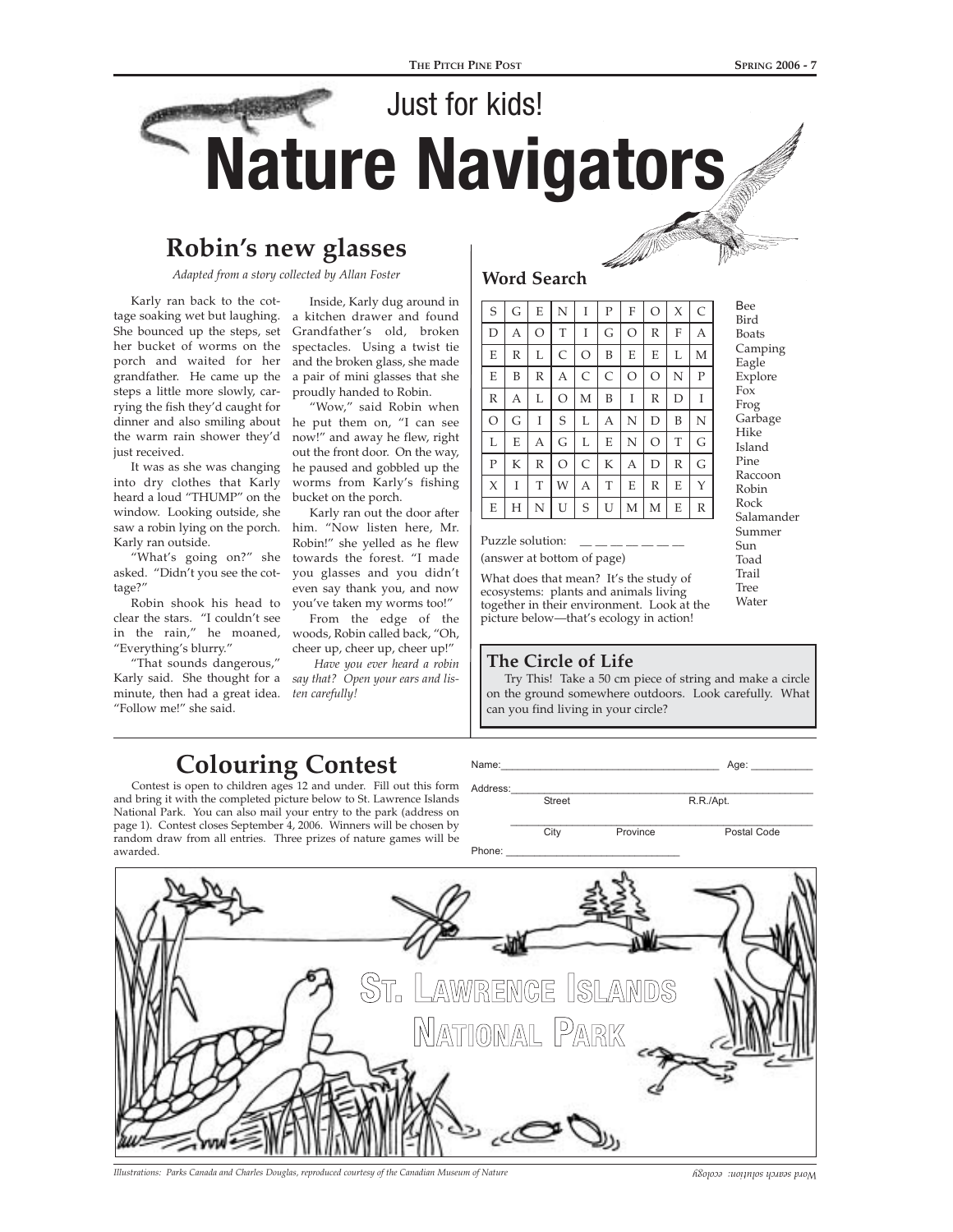# **MALLORYTOWN LANDING**

# **Wind turbine and solar panels producing clean energy**



*The new wind turbine, combined with the solar panels on the gunboat exhibit, produces enough energy for the two public buildings on the south side of the highway to be self-sufficient.*

*Photo: Parks Canada*

Parks Canada wants to be a leader in sustainable living. St. Lawrence Islands National Park is rising to that challenge with a new wind turbine that is making clean energy with the breeze off the St. Lawrence.

Based on Canada's Kyoto commitments, National Parks and Historic Sites across Canada are working to reduce greenhouse gas emissions by at least 5% from 1998 levels by 2010. For Eastern Ontario's parks and sites, that means an annual reduction of nearly 80 tonnes.

The wind turbine and solar panels at St. Lawrence Islands National Park will reduce the park's emissions by more than 20 tonnes per year, a significant contribution to Parks Canada's overall reductions.



*Operations Manager Robbie VanRumpt checks the photo voltaic cells on one of SLINP's administration buildings. Solar and wind energy at the park reduce greenhouse gas emissions by more than 20 tonnes per year, saving both the environment and money. Photo: Parks Canada*

*Doing your*

enough clean ener-

gy is produced to make the two public buildings on the *part to con*south side of the cient. Extra energy generated on sunny *isn't difficult.* and windy days is *Just turn off* stored in batteries.

energy isn't the only energy isn't the only cle. Carpool. park more sustain-

able. Park vehicles and boats action helps the environment use environmentally-friendly fuel (ethanol-blended), new boat motors are energy efficient, and all buildings use low amperage fluorescent lighting.



highway self-suffi- *Serve energy* need to involve And alternative *lights. Recy*- Walk or ride your Doing your part to conserve energy and fight global warming doesn't solar panels and wind turbines. Just turn off the lights. Recycle. Carpool. bike. Use your air conditioner a little less. Every small

> *and* saves you money. For more information and

> advice about reducing your own energy consumption, check www.climatechange.gc.ca.

Informal awareness pro-



### **Underwater exploration**

*Have you ever wondered what lives in the St. Lawrence River? Visit the Mallorytown Visitor Centre for a look at the hidden underwater world. Native fish species, like this rock bass, sport bright colours and intricate designs that can only be seen up close. More than 50 different fish species live in the St. Lawrence River.*

# **Hands on!** *New stuff for kids of all ages*

From scat to feathers to bones, you can touch it all at the Mallorytown Visitor Centre this summer.

The centre features a new kids activity table, a nature book nook, a discovery touch table, and a travelling exhibit about Canada's biodiversity. The focus this summer is "hands on!"

Throughout July and August, an interpreter will be working in the building to answer questions, lend nets and magnifying glasses, and lead interactive programs.

High Diversity, a special



*Eww! What's that you almost stepped in? Learn to identify common scat—you can even touch these realistic plastic samples! Photo: Acorn Naturalists*



*Have you ever wondered what a frog looks like under its skin? What about a hawk or a snake? Find out with x-rays and skeletons at the Mallorytown Visitor Centre this summer!* 

exhibit from McGill University, will be on display for this summer only (June 20—September 4). The display features plants and animals from across Canada to highlight the country's biodiversity. Take part in an exhibit scavenger hunt and win a prize! *Photo: Roylco Limited*

A schedule of interpretive programs will be posted weekly at the Visitor Centre. See page 6 for Visitor Centre hours.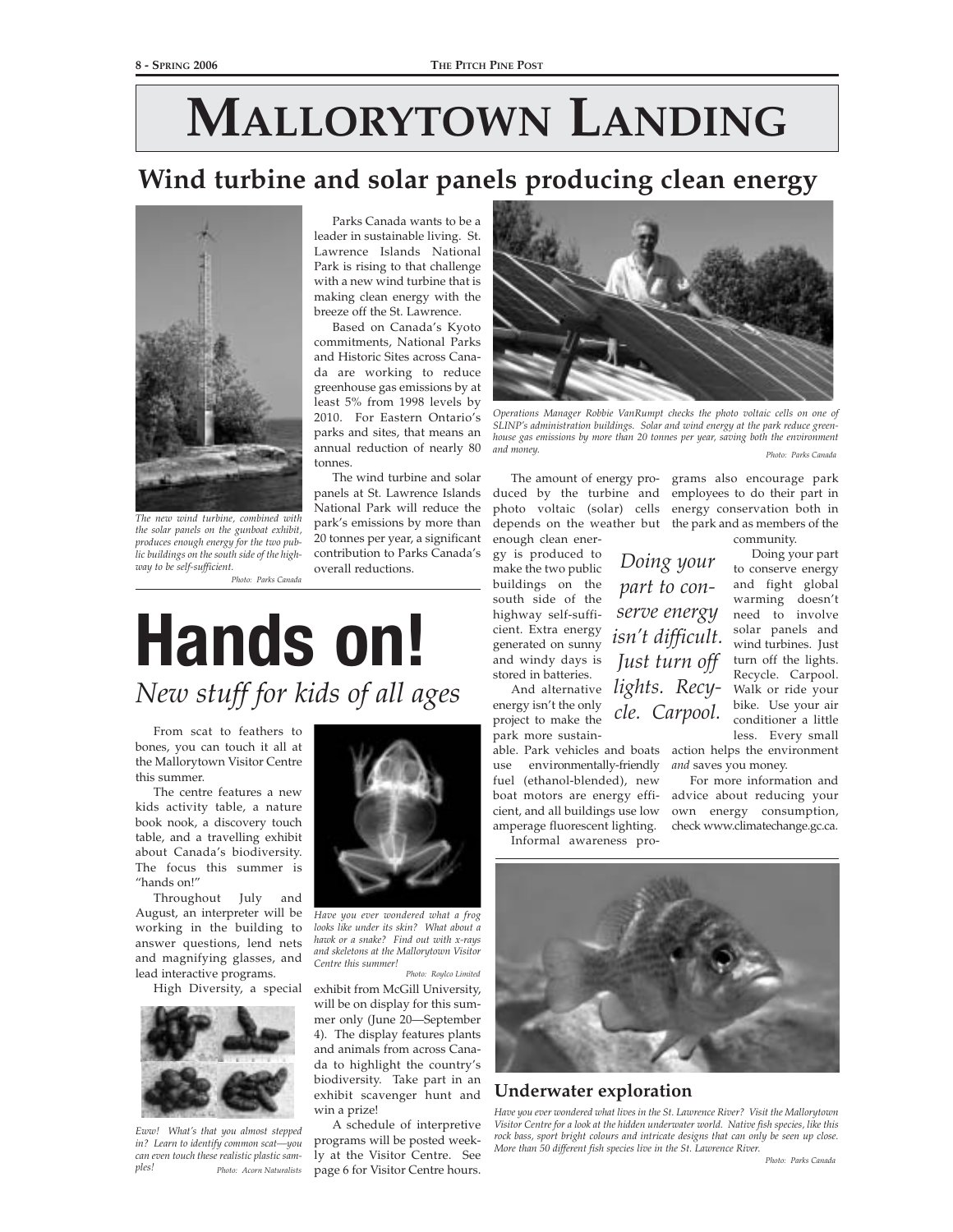# **MALLORYTOWN LANDING**

# **A new wildlife haven**

Shoreline restoration update

Gone are the sandy beaches of yesteryear. Here are the natural "weeds" and brambles that have some local residents shaking their heads. But is it really an eyesore? Many people don't think so.

In fact, the native plants now lining the shore at Mallorytown Landing are a wildlife paradise. The young trees and grasses are home to countless insects, reptiles and birds that five years ago, you wouldn't have found along this section of shoreline. The meeting of land and water creates one of the richest habitats for plant and animal life.

Besides providing food and shelter for living things, a natural shore plays a huge role in maintaining water quality. Native trees, bushes, and grasses along the shore catch pollutants and sediments from runoff. The cleaner, healthier water off shore is important habitat for spawning fish.

As an added bonus, the plants along the shore will also discourage Canada geese from wandering across and leaving feces in the picnic area.

The park has a multi-year plan to slowly remove the

hard, unnatural shoreline at Mallorytown Landing and replace it with natural vegetation.

Members of the local community play a key role in the spring tree and wildflower plantings, which will continue this year. To volunteer with a planting day, call (613) 923- 5261.<br>For

information about restoring your own shoreline to create wildlife habitat and improve water quality, contact the Leeds County Stewardship Council at (613) 342-8526 or the Grenville Land Stewardship Council at (613) 342-8528.



*Local residents and community groups planted hundreds of trees and native plants at Mallorytown Landing last spring. Plantings will continue this year. Photo: Parks Canada*

### **2006 Fees at Mallorytown Landing Parking Vehicle** \$ 6.00 **Boat launch and leave** 8.50

| Vehicle & trailer parking with launching | 18.00 |
|------------------------------------------|-------|
| Bus                                      | 20.00 |
| Seasonal permits are also available.     |       |

## **St. Lawrence Islands - BY ROAD**

The mainland head-Brockville and Gananoque, Ontario at Mallorytown Landing.

Travellers on Hwy 401 which is barrier-free. take exit 675 south. U.S. visi-81 to 1000 Islands Parkway, page 6). then turn east.

quarters of St. Lawrence ground, picnic area, visitor Islands National Park of centre with theatre, historic Canada is located on the St. gunboat exhibit, telephone, Lawrence River between parking for vehicles and trail-Facilities include a players, boat launch, overnight docking, group camping and a 1.7 km walking trail, 800 m of

tors travel north on Interstate special events are offered (see Interpretive programs and



*Students from Toniata Public School in Brockville enjoy lunch next to the new naturalized shoreline at Mallorytown Landing.*

#### *Photo: Parks Canada*

# **Where's Waldo?**  Find the blue frog in the pond

*tans*) population at Mallorytown Landing has some unusual genes—some of the colour!

Take a walk on the Mallorytown Landing trails and keep your eyes peeled for a blue frog near the pond.

Green frog skin normally contains two pigments, yellow and black. The normal green colour of the green frog is caused by a combination of the yellow pigment and structural blue (the structure of certain cells selectively reflects blue light).

If all structural blue and pigment cells were missing, the frog would be albino. In the case of our blue frogs, however, it's just xanthin, the yellow pigment, that's missing (officially, that means the frogs are

The green frog (*Rana calmi-*axanthic). Take away the yellow pigment, and you're left with blue!

frogs are actually BLUE in blue and partially blue frogs in We've spotted completely the pond (they really stand out against the green and brown of the surrounding environment). Stay on the trails and see how many BLUE green frogs you can spot!



*In black and white they all look the same, but this green frog actually has a blue head. Blue colouration is an unusual phenomenon in green frog populations.*

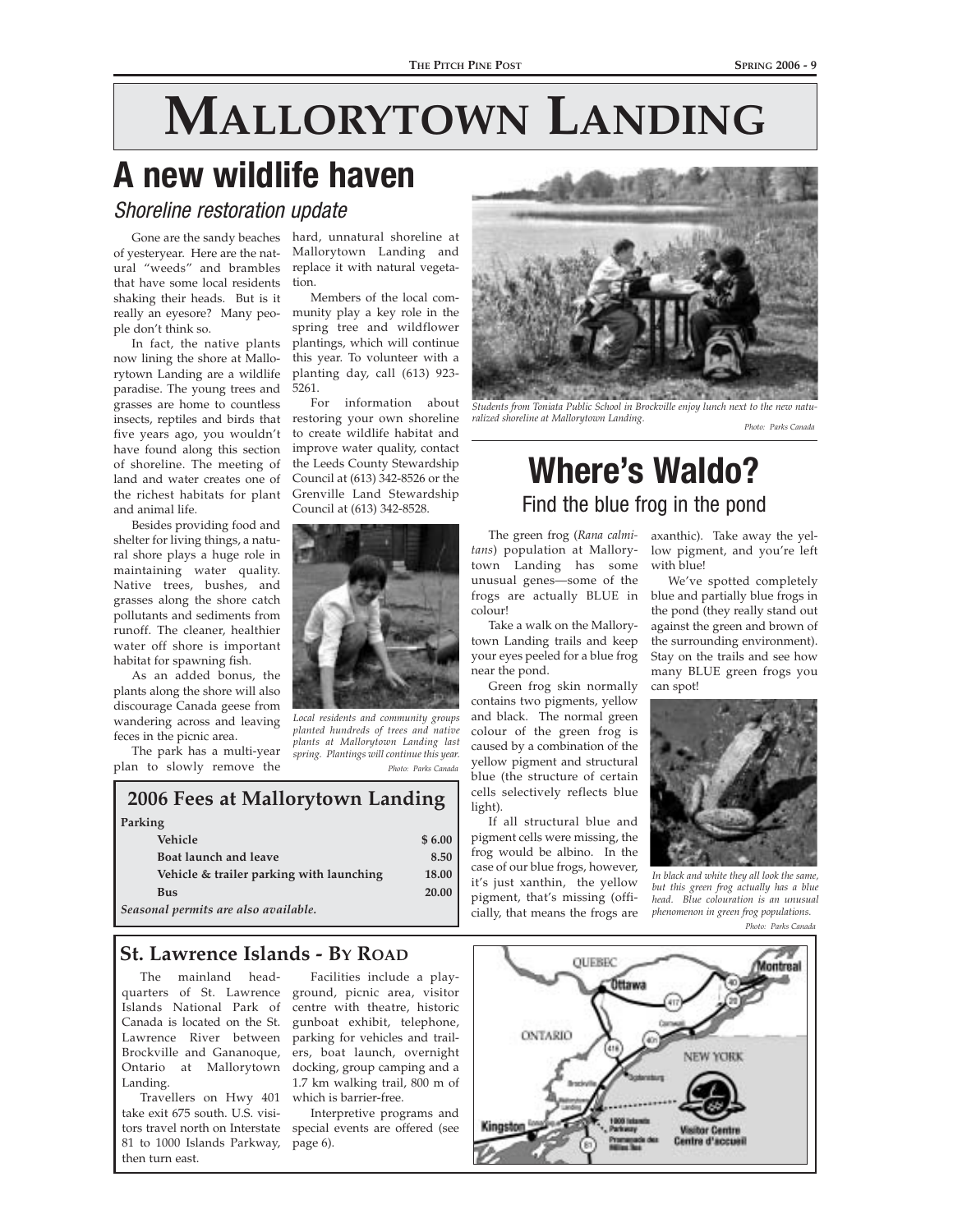# **ON THE ISLANDS**



*New composting toilets continue to be installed on park islands. By the end of 2009, the park intends to replace all of the old pit privies with these environmentallyfriendly toilets. Photo: Parks Canada*

## **No stink about composting toilets**

about the new composting toilets—and they're not making a stink either!

The new toilets are also environmentally friendly and cost much less to maintain than the old privies.

The biggest savings are in maintenance time. The old privies had to be emptied of their smelly waste sludge at the end of each summer—a timeconsuming process that also had environmental risks in the transportation of large quantities of raw sewage across the river. The modern composting toilets have a much better solution.

Human waste is broken down by living organisms (worms and other invertebrates) just like food is decomposed in a home composter. Park staff periodically add

No one's making a stink wood chips to the toilets to keep the waste from becoming compacted.

The end product, collected every month or so, is clean soil that is spread through the forest like fertilizer. It's a win-win situation! No stink, less cost, and good for the environment.

**To help the toilets work most efficiently, please:**

- **Close the lid. This allows the ventilation system to provide the air required to decompose the waste to humus and also eliminates odour**
- **Do not put the following into the toilets:**
- **x cigarettes or matches**
- **x bottles, cans, or plastic x disposable diapers**
- 
- **x garbage**
- **x chemical toilet disposal**

# **Is Gordon Island dead?**

### **Regeneration begins after bug decimates island**

It's amazing what a bug can do. In just a few short years, the short-horned oakworm, with help from an ice storm and summer drought, managed to kill off almost every mature oak tree on Gordon Island. What's left looks, from the water, a bit like a wasteland.

But is the island really dead? You don't have to get too close to shore to discover that the island is indeed still alive.

Birds are usually the most visible sign of life—woodpeckers, warblers, nuthatches, chickadees, and creepers feasting on the insects and larvae that take over dead trees.

Dead trees, called snags, are actually a haven for many species of wildlife. Snags provide nesting, shelter, and feeding sites for mammals, reptiles, amphibians, and birds. In fact, more than 30 species of birds in this area will use tree cavities for nesting.

The majority of mature trees on Gordon Island have died in the past 5 years as a result of weather (drought, the ice storm, and wind storms) and an onslaught of insects (the native short-horned oakworm and the introduced gypsy moth), leaving a forest of snags.

officials are leaving the dead trees standing and letting the island recover on its own. Unless they pose a risk to visitors or structures, the snags will be a wildlife haven for years to come.

In addition, the opening (in this case, removal) of the canopy layer of trees lets sunlight down to young trees in the understorey. In a couple of decades, a new forest of trees will shade Gordon Island as the natural process of regeneration slowly takes place.

In the meantime, take a walk on Gordon Island and enjoy the sunshine and the birds—for now, it's a woodpecker's paradise.



*Gordon Island's dead trees are already being marked by holes like these, left by a pileated woodpecker in search of dinner. Different sizes and shapes of holes are evidence of different bird species.*

*Photo: Parks Canada*

Now, because of their important ecological role, park

# **Experience the 1000 Islands without your own boat**

Nearly half of the national park land is on islands. How do you experience those islands if you don't have a boat of your own? 3. Hike to the rocky lookout at There are plenty of ways read on!

*Take in the scenic view*

- 1. Drive the 1000 Islands Parkway. Stop along the way to look and learn at the interpretive signs.
- 2. Visit the Mallorytown Landing Visitor Centre to learn about the geology

islands. Look out over the river from a historic picnic pavilion.

- Landon Bay Campground for a great view of the islands.
- 4. Bike along the parkway bike trail for a more leisurely look at the river.
- 5. Ride the elevator to the top of the Hill Island SkyDeck for a bird's eye view of the islands.
- and natural history of the 6. Take a dip at one of the swimming areas along the river; sit back and enjoy the cool breeze.

*Climb aboard a boat*

- 7. Board a tour boat for a guided trip among the islands.
- 8. Paddle between islands in a rented kayak or canoe (for safety, avoid the busy main channel).
- 9. Navigate the river yourself in a rental boat. Check various marinas for house-

boats, pontoon boats, and more.

#### *International Experience*

10.Cross the 1000 Islands International bridge and camp at Wellesley Island State Park.

*For more information:*

- Gananoque Chamber of Commerce 1-800-561-1595 www.1000islandsgananoque.com
- 1000 Islands International Tourism Council 1-800-847-5263 www.1000islands.com